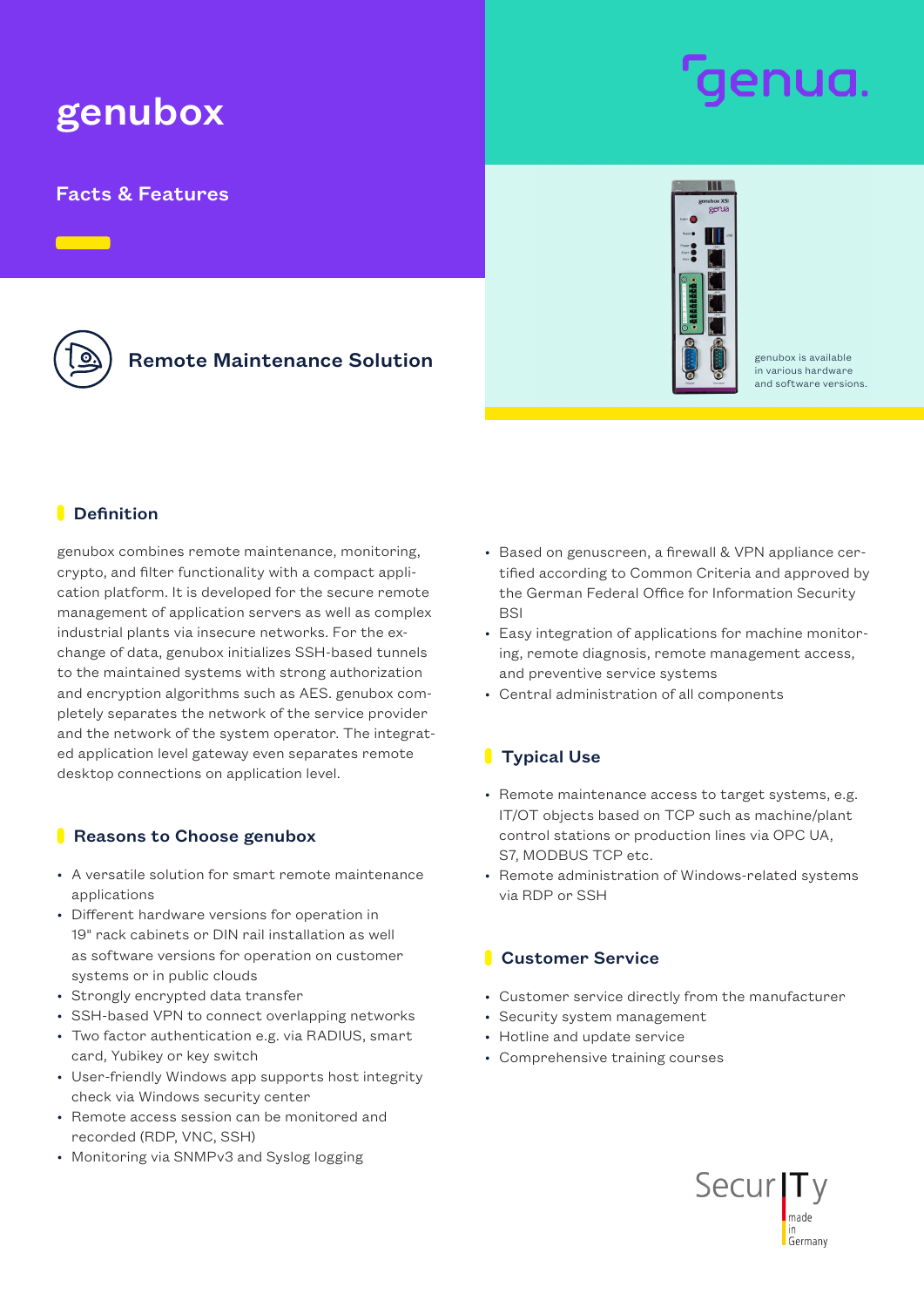# Excellence in Digital Security

| <b>Rendezvous</b>                                    |                                                                                                                      |
|------------------------------------------------------|----------------------------------------------------------------------------------------------------------------------|
| Secure access                                        | SSH tunnels for remote maintenance, multi-factor authentication via RADIUS, Smart Card or Yubikey                    |
| Full control                                         | Communication must be launched from both sides, operator can stop communication at any time                          |
| Operator GUI                                         | Easy to use web interface to manage remote maintenance                                                               |
| Access authorization                                 | Assign or withdraw write access for maintenance provider on the fly                                                  |
| Observe                                              | Intercept clear text on the rendezvous system                                                                        |
| <b>Isolate</b>                                       | Separate the target system from the rest of the network                                                              |
| Audit                                                | Complete logging of all transactions, recording of remote desktop sessions                                           |
| <b>Application Level Gateway</b><br>(Remote Desktop) | Separation by window manager instance with VNC server and VNC/RDP client for each target system                      |
| Windows app                                          | Remote maintenance app for maintenance providers and system operators, enhanced security by<br>host integrity checks |
| File transfer                                        | Secure data transfer through integration of virus scanner option via ICAP and storage of the<br>transferred data     |

| Firewall                          |                                                                                                                     |
|-----------------------------------|---------------------------------------------------------------------------------------------------------------------|
| Stateful packet filter            | State of the art firewall for manageable rule sets                                                                  |
| Bridging firewall                 | Invisible firewall on the data link layer (layer 2)                                                                 |
| Network Address Translation (NAT) | Masquerade networks behind one address                                                                              |
| Quality of Service (QoS)          | Guarantee service priorities                                                                                        |
| Queuing (traffic shaping)         | Bandwidth management to control traffic volume                                                                      |
| Traffic redirection               | Forward public services to internal services                                                                        |
| Filter criteria                   | Filtering decision can be based on IP address, network protocol, port, interface, flags, and state                  |
| Filter action                     | Choice of packet handling: pass, block, drop                                                                        |
| DDoS protection                   | Proxy for the TCP handshake protects services against TCP SYN floods used by DDoS attacks                           |
| Spoofing protection               | <b>Block forged packets</b>                                                                                         |
| Packet normalization              | Reassemble fragmented packets, generate random IP identification, enforce IP header settings such<br>as TTL and MSS |
| Enhanced protection               | Privileged separation, sandboxing                                                                                   |

| Virtual Private Network (VPN) |                                                       |
|-------------------------------|-------------------------------------------------------|
| SSHId                         | VPN on the protocol layer (layer 4, TCP)              |
| <b>IPsec</b>                  | VPN on the network layer (layer 3)                    |
| Bridging Ipsec                | VPN on the link layer (layer 2)                       |
| L <sub>2</sub> TP             | Support for Android, iOS, Mac OS X, Windows (layer 2) |

| <b>Networking</b>        |                                                                |  |
|--------------------------|----------------------------------------------------------------|--|
| General                  |                                                                |  |
| Redundant network access | Multiple uplinks                                               |  |
| <b>DNS</b>               | Enable local DNS caching                                       |  |
| NTP client               | Obtain time from NTP servers                                   |  |
| DHCP server              | Automatically assign IP addresses to clients                   |  |
| DHCP relay               | Forward DHCP queries to central DHCP server                    |  |
| VLAN                     | Supports virtual LANs to separate networks                     |  |
| Trunking                 | Aggregate multiple network interfaces on one virtual interface |  |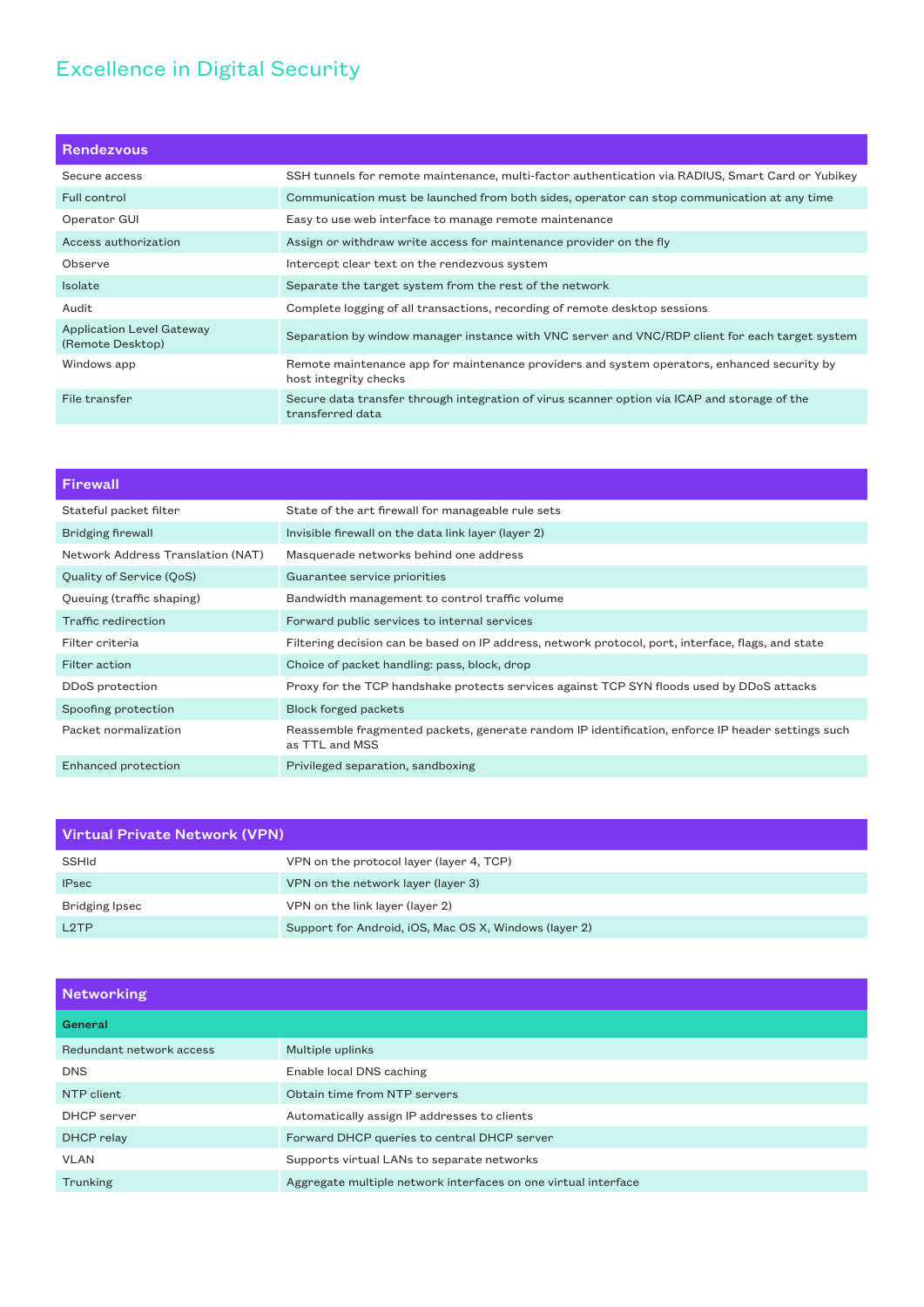

| <b>Networking</b>       |                                                         |
|-------------------------|---------------------------------------------------------|
| IP <sub>v</sub> 6       |                                                         |
| Native IPv6             | Fully IPv6 ready                                        |
| Tunnelling              | Use tunnelling to cross legacy IPv4 networks            |
| NAT64                   | NAT between IPv4 and y6                                 |
| Routing                 | Policy based routing Based on IP addresses/networks     |
| Static routes           | For small and easy setups                               |
| OSPFv2, v3              | Popular routing protocol among large corporate networks |
| Virtual routing domains | Separate routing domains on one appliance               |

| <b>Integration</b>       |                                                                                             |
|--------------------------|---------------------------------------------------------------------------------------------|
| Application platform     | Development and integration of customer-specific software                                   |
| Maintainer Box           | Appliance as access point for external applications enables access to target systems        |
| genuview                 | Scalable access and storage management solution for remote desktop session video recordings |
| Virus scanner            | Optional external virus scanner with ICAP interface                                         |
| Access management system | Support of OKTA, Azure Active Directory, Microsoft Active Directory, and RADIUS             |

| Administration             |                                                                                      |
|----------------------------|--------------------------------------------------------------------------------------|
| General                    |                                                                                      |
| Web GUI                    | Powerful web-based user interface secured with TLS/SSL (HTTPS)                       |
| Online documentation       | Instant help via user interface                                                      |
| Shell access               | Local using console or serial interface, remotely using SSH                          |
| USB update                 | Fix offline systems with USB stick                                                   |
| <b>Patch Management</b>    |                                                                                      |
| GUI                        | Get and install patches via GUI                                                      |
| Automatic updates          | Automate the process of fetching updates for the appliance                           |
| Patch rollback             | Return to previous patch level                                                       |
| Logging                    |                                                                                      |
| <b>Syslog</b>              | Use a third party syslog server to store logs                                        |
| Hard drive                 | Use appliance hard drive for storage, if available                                   |
| Memory                     | Logs are recorded in memory                                                          |
| Central                    | Use genucenter to concentrate the logs on one system                                 |
| <b>Common Event Format</b> | Enable monitoring of remote maintenance access by SIEM systems                       |
| <b>Debugging</b>           |                                                                                      |
| Network                    | Powerful command-line tools: tcpdump, traceroute, ping, etc.                         |
| Firewall                   | Status, rules, and logs monitoring                                                   |
| <b>VPN</b>                 | Connection status overview and problem analysis                                      |
| Central Management         | Easy administration of several (thousand) systems with management station genucenter |
| Integrity check            | Rendezvous configuration is checked for integrity at configuration time              |

More product [information](https://www.genua.eu/genubox)